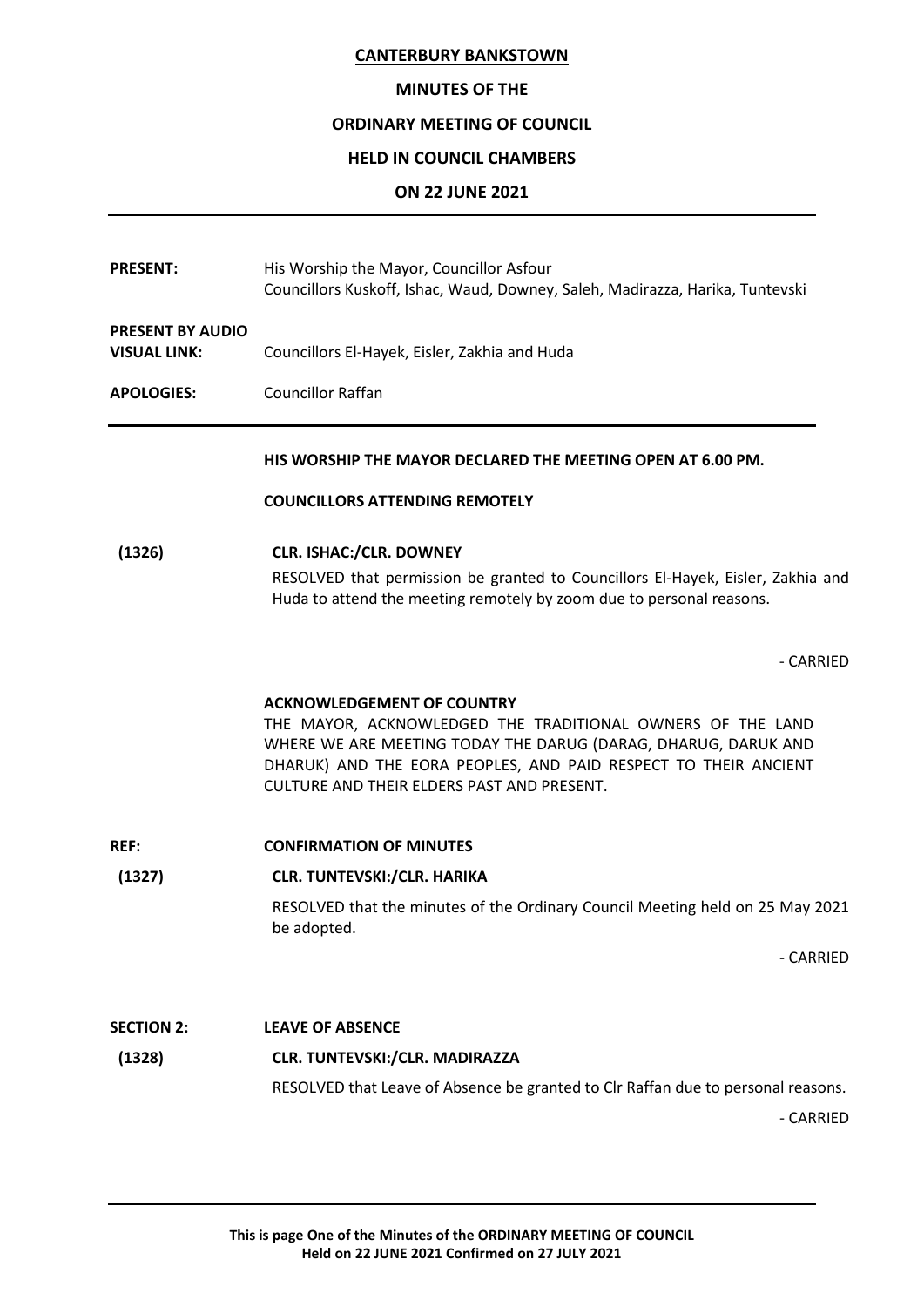#### **MINUTES OF THE**

## **ORDINARY MEETING OF COUNCIL**

#### **HELD IN COUNCIL CHAMBERS**

#### **ON 22 JUNE 2021**

## **SECTION 3: DECLARATIONS OF PECUNIARY INTEREST OR NON-PECUNIARY CONFLICT OF INTEREST**

In respect of Item 4.7 – Local Community Based Donations, Clr Downey declared a significant, Non-Pecuniary Conflict of Interest due to her employment at the East Hills Girls Technology High School and advised that she will vacate the chamber taking no part in debate on the matter.

- **SECTION 4: MAYORAL MINUTES**
- **ITEM 4.1 A CHILD SAFE CITY**

#### **(1329) CLR. ASFOUR**

RESOLVED that

- 1. Council supports the Statement of Commitment to Children and Young People.
- 2. Council engage with the community about this important initiative.

- CARRIED

## **ITEM 4.2 TECHNOLOGY TRIALS**

## **(1330) CLR. ASFOUR**

RESOLVED that Council continues to trial revolutionary new technology that enhances communication and engagement with Culturally and Linguistically Diverse communities across Australia.

- CARRIED

## **ITEM 4.3 EID AL-ADHA**

## **(1331) CLR. ASFOUR**

RESOLVED that Council supports the Not for Profit organisations celebrating Eid Al-Adha, by waiving the fees associated with the hiring of Council's parks, estimated to be around \$4000, and that these funds be made available from the Community Grants and Event Sponsorship Program Budget.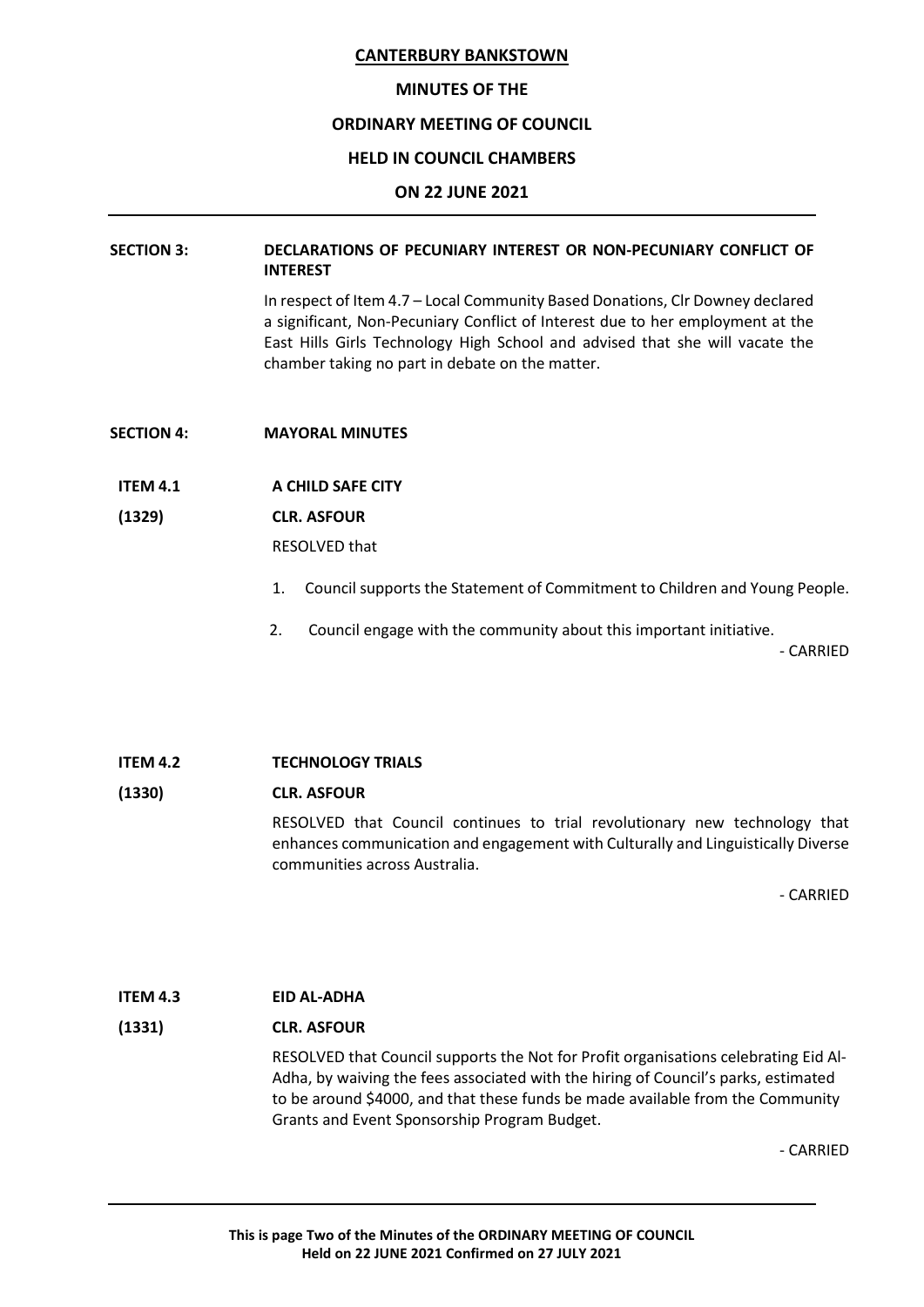## **MINUTES OF THE**

## **ORDINARY MEETING OF COUNCIL**

## **HELD IN COUNCIL CHAMBERS**

## **ON 22 JUNE 2021**

#### **ITEM 4.4 ALFRESCO DINING**

# **(1332) CLR. ASFOUR**

RESOLVED that Council waive the 2021/22 "Outdoor Dining Fee" acknowledging the operational cost implication in the order of \$200,000.

- CARRIED

## **ITEM 4.5 SOUTH WEST METRO**

## **(1333) CLR. ASFOUR**

RESOLVED that Council write to Sydney Metro and the Minister for Roads and Transport seeking clarity about the latest design of Bankstown station and the intention behind it ensuring there are no downgrades to the current design.

- CARRIED

# **ITEM 4.6 HEALTH INFRASTRUCTURE**

## **(1334) CLR. ASFOUR**

RESOLVED that Council write to NSW Health Infrastructure calling for the results of the testing of soil samples taken from the Bankstown Sporting Complex and to seek an update on the hospital site location.

- CARRIED

## **ITEM 4.7 LOCAL COMMUNITY BASED DONATIONS**

In respect of Item 4.7 – Local Community Based Donations, Clr Downey declared a significant, Non-Pecuniary Conflict of Interest due to her employment at the East Hills Girls Technology High School and vacated the chamber taking no part in debate on the matter.

CLR DOWNEY TEMPORARILY VACATED THE CHAMBER AT 6.31 PM.

## **(1335) CLR. ASFOUR**

RESOLVED that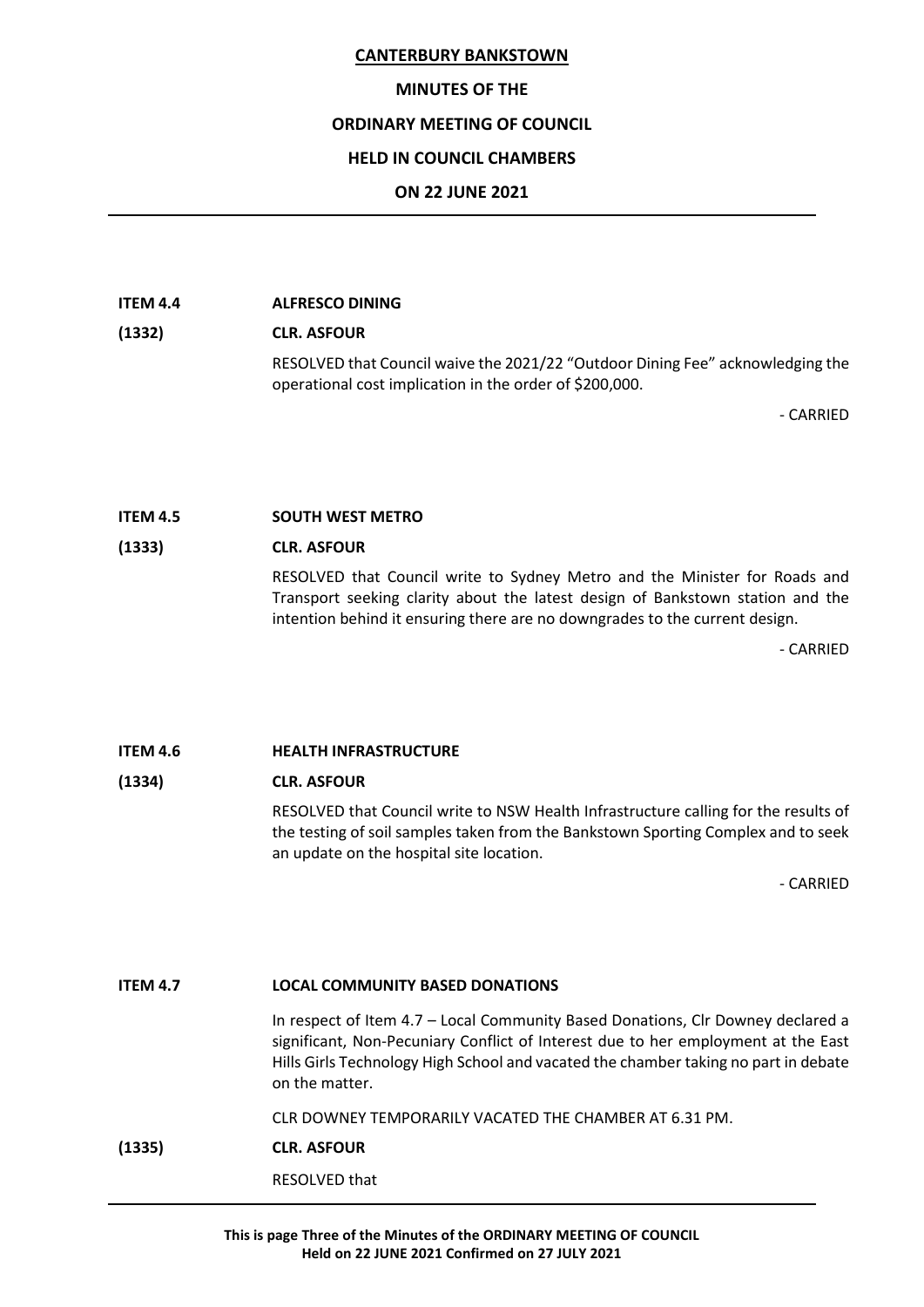## **MINUTES OF THE**

## **ORDINARY MEETING OF COUNCIL**

## **HELD IN COUNCIL CHAMBERS**

## **ON 22 JUNE 2021**

- 1. Council support East Hills Girls Technology High School's request for funding for the Solar Buddy Program by way of a \$1,625 donation for the purchase of 50 solar lights.
- 2. Council support Penny Appeal Australia to enable them to continue to deliver their ongoing school holiday program "Konnekt kids" by way of a \$300 donation.
- 3. Council support St Charbel's Church by way of a \$1,000 donation towards their end of year fundraising efforts to continue to provide Community Care Program.
- 4. Council support Saint Nicholas Orthodox Church Bankstown by way of a \$1,000 donation towards their fundraising event "Dinner of Unity" on 31 July 2021.
- 5. Council support Vision Islam by way of a \$1,000 fee waiver for the use of Paul Keating Park on 13 May 2021 for a community Eid Prayer Event.
- 6. Council support Bankstown City Lions by way of a \$1,000 donation to assist their ongoing development of programs for grassroots football in our City.
- 7. Council support Padstow Community Care by way of a \$500 donation to support their winter appeal.
- 8. These funds be made available from the Community Grants and Event Sponsorship Program Budget.

- CARRIED

CLR DOWNEY RETURNED TO THE MEETING AT 6.32 PM.

## **SECTION 5: PLANNING MATTERS**

**ITEM 5.1 HERITAGE GRANT FUND 2020-2021**

## **(1336) CLR. WAUD:/CLR. TUNTEVSKI**

RESOLVED that

1. Council endorse the recommendations as outlined in Attachment A and grants be allocated in accordance with Council's Heritage Incentives Policy.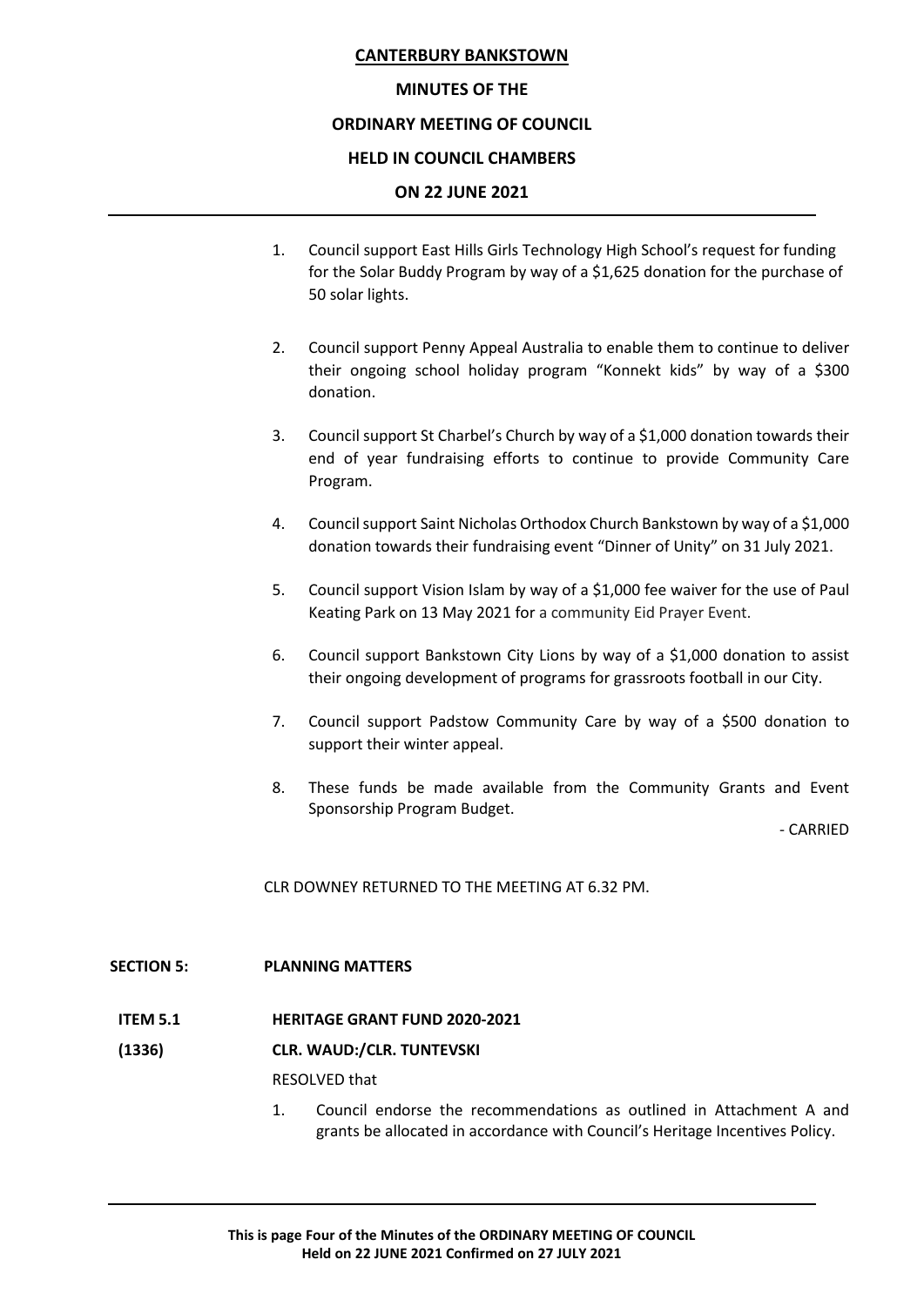## **MINUTES OF THE**

## **ORDINARY MEETING OF COUNCIL**

## **HELD IN COUNCIL CHAMBERS**

## **ON 22 JUNE 2021**

2. All owners who submitted an application be advised of Council's decision.

- CARRIED

# **ITEM 5.2 FLOOD PLANNING AMENDMENT TO S10.7 PLANNING CERTIFICATES**

## **(1337) CLR. DOWNEY:/CLR. TUNTEVSKI**

RESOLVED that

- 1. The report be noted.
- 2. Council write to the Department of Planning requesting they notify Canterbury Bankstown residents and ratepayers affected by the proposed changes.

- CARRIED

**ITEM 5.3 REPORT ON COUNCIL'S PERFORMANCE IN THE ASSESSMENT OF DEVELOPMENT APPLICATIONS FOR THE FIRST THREE QUARTERS OF THE 2020/21 FINANCIAL YEAR, CLAUSE 4.6 VARIATIONS APPROVED FOR THE THIRD QUARTER OF THE 2020/21 FINANCIAL YEAR, PLANNING RELATED LEGAL APPEALS AND PLANNING PROPOSAL UPDATE**

**(1338) CLR. ISHAC:/CLR. DOWNEY**

RESOLVED that the report be noted.

- CARRIED

**SECTION 6: POLICY MATTERS ITEM 6.1 ADOPTION OF THE ECONOMIC DEVELOPMENT STRATEGIC PLAN 2036 (1339) CLR. TUNTEVSKI:/CLR. EL-HAYEK** RESOLVED that Council adopt the Economic Development Strategic Plan 2036 (Attachment A) and consider the actions as part of future operational plans.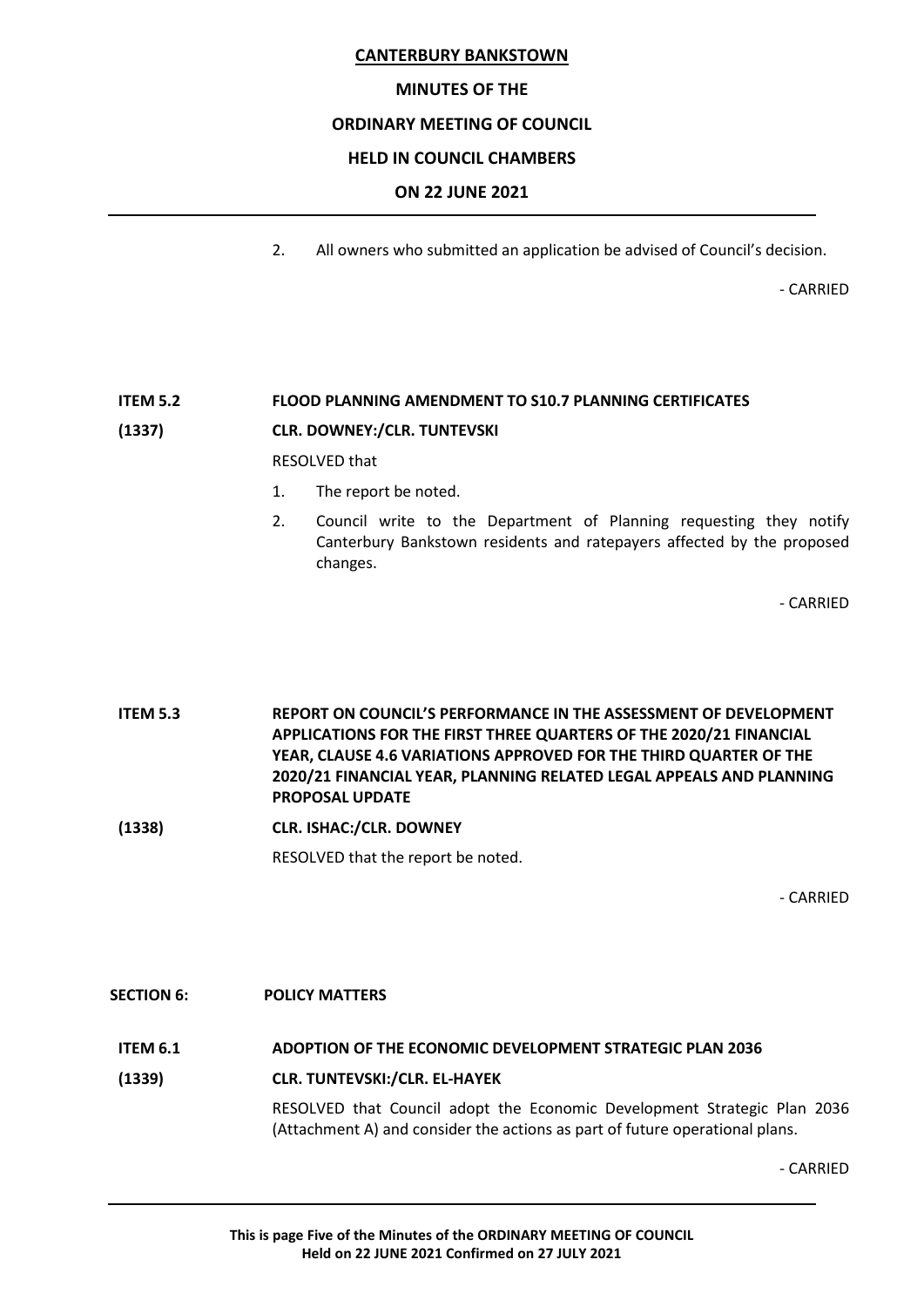#### **MINUTES OF THE**

## **ORDINARY MEETING OF COUNCIL**

## **HELD IN COUNCIL CHAMBERS**

## **ON 22 JUNE 2021**

# **ITEM 6.2 ADOPTION OF THE NIGHT TIME ECONOMY ACTION PLAN 2021-26**

## **(1340) CLR. HARIKA:/CLR. ISHAC**

RESOLVED that Council adopt the Night Time Economy Action Plan 2021-26 (Attachment A) and consider the actions as part of future operational plans.

- CARRIED

## **SECTION 7: GOVERNANCE AND ADMINISTRATION MATTERS**

CLR KUSKOFF TEMPORARILY RETIRED FROM THE MEETING AT 6.40 PM.

## **ITEM 7.1 ADOPTION OF THE 2021/22 OPERATIONAL PLAN, BUDGET AND SCHEDULE OF FEES AND CHARGES, LONG TERM FINANCIAL PLAN AND ASSET MANAGEMENT STRATEGY**

## **(1341) CLR. DOWNEY:/CLR. ISHAC**

## RESOLVED that

- 1. In accordance with sections 402 to 406 of the *Local Government Act 1993*, Council adopt the Operational Plan 2021/22 including 2021/22 Budget, 2021/22 Capital Expenditure Program, Council's Revenue and Pricing Policies and 2021/22 Schedule of Fees and Charges, and updated asset and financial resourcing strategies.
- 2. Those members of the community that have provided formal submissions be thanked and advised of Council's responses in this report.
- 3. Council resolve to gradually harmonise its former Council's Ad Valorem Ordinary Rates over an eight year period, commencing 1 July 2021.
- 4. Council resolve to establish and identify the following Business Sub-Categories in setting its Ordinary Rate – as outlined in the Operational Plan:
	- Business Commercial Large
	- Business Commercial General
	- Business Industrial Large
	- Business Industrial General
	- Business Ordinary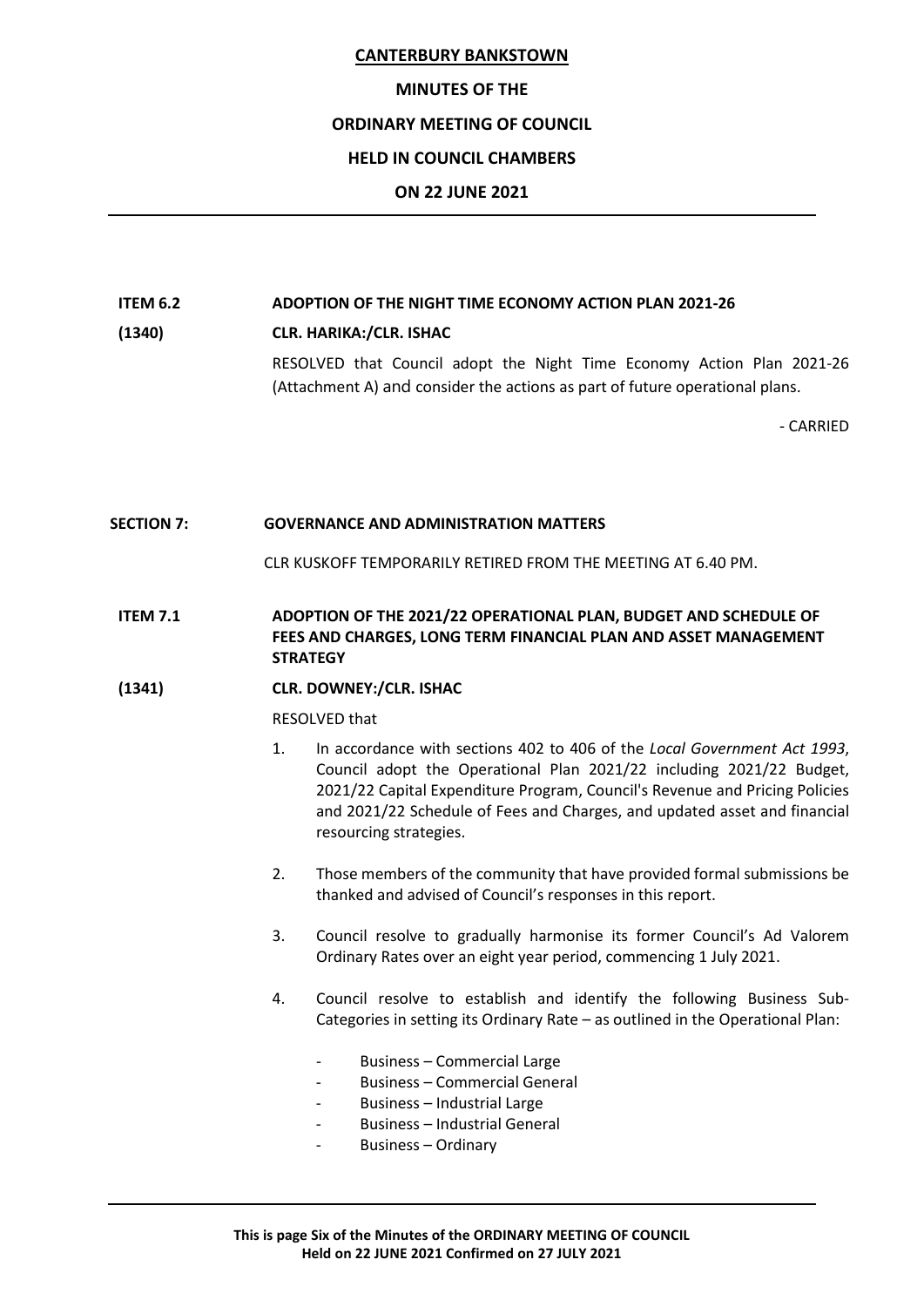## **MINUTES OF THE**

## **ORDINARY MEETING OF COUNCIL**

#### **HELD IN COUNCIL CHAMBERS**

#### **ON 22 JUNE 2021**

5. In accordance with the relevant sections of the Local Government Act 1993, Council makes the following Rates and Charges – former Bankstown City Council:

## **5.1 Rating**

Subject to the provisions of Sections 404 and 494 of the Local Government Act 1993, an ordinary rate be made and levied for the rating year 1 July 2021 to 30 June 2022 upon the land value of all rateable land within the former Bankstown City Council categorised as Residential or Business as detailed in the following table:

| Category / Sub-Category                   | Ad-Valorem<br>Rate | <b>Minimum</b><br>Rate<br>\$ |
|-------------------------------------------|--------------------|------------------------------|
| Residential - Ordinary                    | 0.00209487         | \$728.18                     |
| <b>Business - Commercial Large</b>        | 0.00555172         | \$794.27                     |
| <b>Business - Commercial General</b>      | 0.00555172         | \$794.27                     |
| Business - Industrial Large               | 0.00555172         | \$794.27                     |
| <b>Business - Industrial General</b>      | 0.00555172         | \$794.27                     |
| <b>Business - Ordinary</b>                | 0.00555172         | \$794.27                     |
| Bankstown Town Centre Special - see 3.1.1 | 0.00947900         | Nil                          |

The residential and business ad valorem rates in the table above have been adjusted to account for year 1 (2021-22) of the eight year gradual harmonisation process in order to have one harmonised rating structure for the City by 1 July 2028.

#### **5.1.1 Bankstown Town Centre Special Rate**

A Bankstown Town Centre Special Rate will be levied on rateable land value of the land delineated on the map and on the list held in Councils offices and described in the Operational Plan, being part of Council's area consisting of properties which formerly comprises the Bankstown Town Centre Local Improvement District which, in Council's opinion the land to be rated benefits, or will benefit from the works, services, facilities or activities; or contributes or will contribute to the need for the works, services, facilities or activities, or has or will have access to the works, services, facilities or activities provided or undertaken or proposed to be undertaken within the part of Council's area.

#### **5.2 Domestic Waste Management Service Charges**

Subject to provision of Sections 496, 501, 502 and 504 of the Local Government Act 1993, annual Domestic Waste Management Charges be made and levied on a pro-rata quarterly basis for the year 1 July 2021 to 30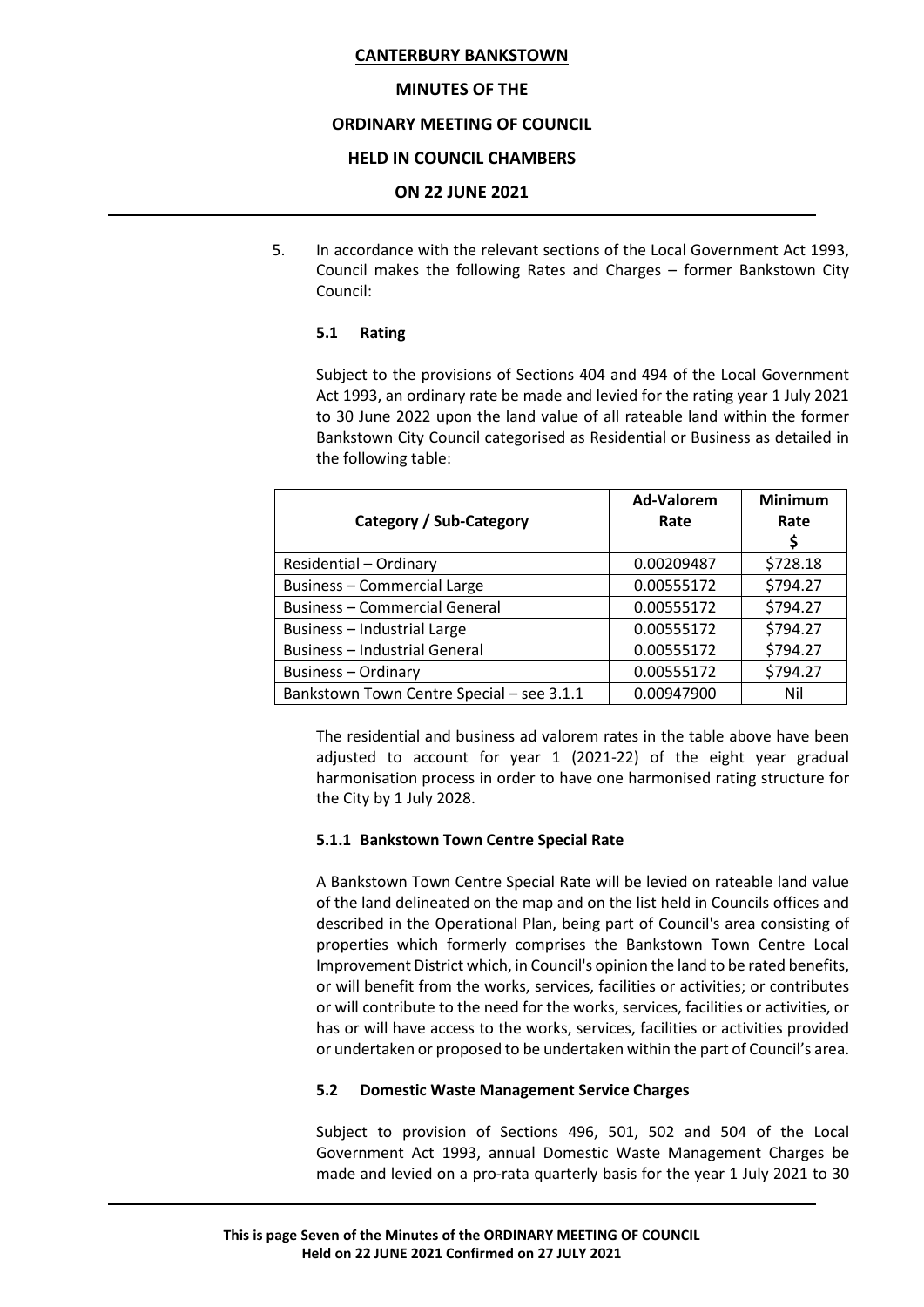## **MINUTES OF THE**

## **ORDINARY MEETING OF COUNCIL**

## **HELD IN COUNCIL CHAMBERS**

## **ON 22 JUNE 2021**

June 2022, as follows:

| <b>Type of Charge</b>                                                                                                                                     | <b>Short Name</b>                      | <b>Annual Charge</b> |
|-----------------------------------------------------------------------------------------------------------------------------------------------------------|----------------------------------------|----------------------|
| An Annual Domestic Waste<br>Management Service charge<br>per service for each parcel of<br>Rateable Residential land for<br>which a service is available. | Domestic - Waste<br>Management         | \$580.00             |
| Each additional service in<br>respect of single dwelling<br>premises.                                                                                     | Domestic Waste Extra<br>Service        | \$317.00             |
| Each additional service in<br>respect of multi residential<br>units - 240L.                                                                               | Domestic Waste Extra<br>Strata Service | \$350.00             |
| Each additional service in<br>respect of multi residential<br>units - 660L.                                                                               | Domestic Waste Extra<br>Strata Service | \$963.00             |
| Each additional service in<br>respect of multi residential<br>units - 1100L.                                                                              | Domestic Waste Extra<br>Strata Service | \$1,575.00           |
| Each additional service in<br>respect of recycling.                                                                                                       | <b>Extra Recycling Service</b>         | \$89.00              |
| Each additional service in<br>respect of Greenwaste.                                                                                                      | Extra Green Waste<br>Service           | \$145.00             |
| Rateable Vacant Land                                                                                                                                      | Domestic Waste Vacant<br>Land          | \$151.00             |

## **5.3 Stormwater Management Charges**

Council make and levy an annual stormwater management service charge for the year 1 July 2021 to 30 June 2022 as follows:

| <b>Description of Charge</b>                                      | Charge  |
|-------------------------------------------------------------------|---------|
| Annual residential property charge                                | \$25.00 |
| Annual residential strata property charge                         | \$12.50 |
| Annual business property charge per 350 square metres or part     | \$25.00 |
| there-of for non-vacant business land                             |         |
| Annual business property charge per 350 square metres or part     |         |
| there of surface land area for strata business unit (proportioned | \$25.00 |
| to each lot based on unit entitlement) not less than \$5.00.      |         |
| Mixed Developments - see below                                    |         |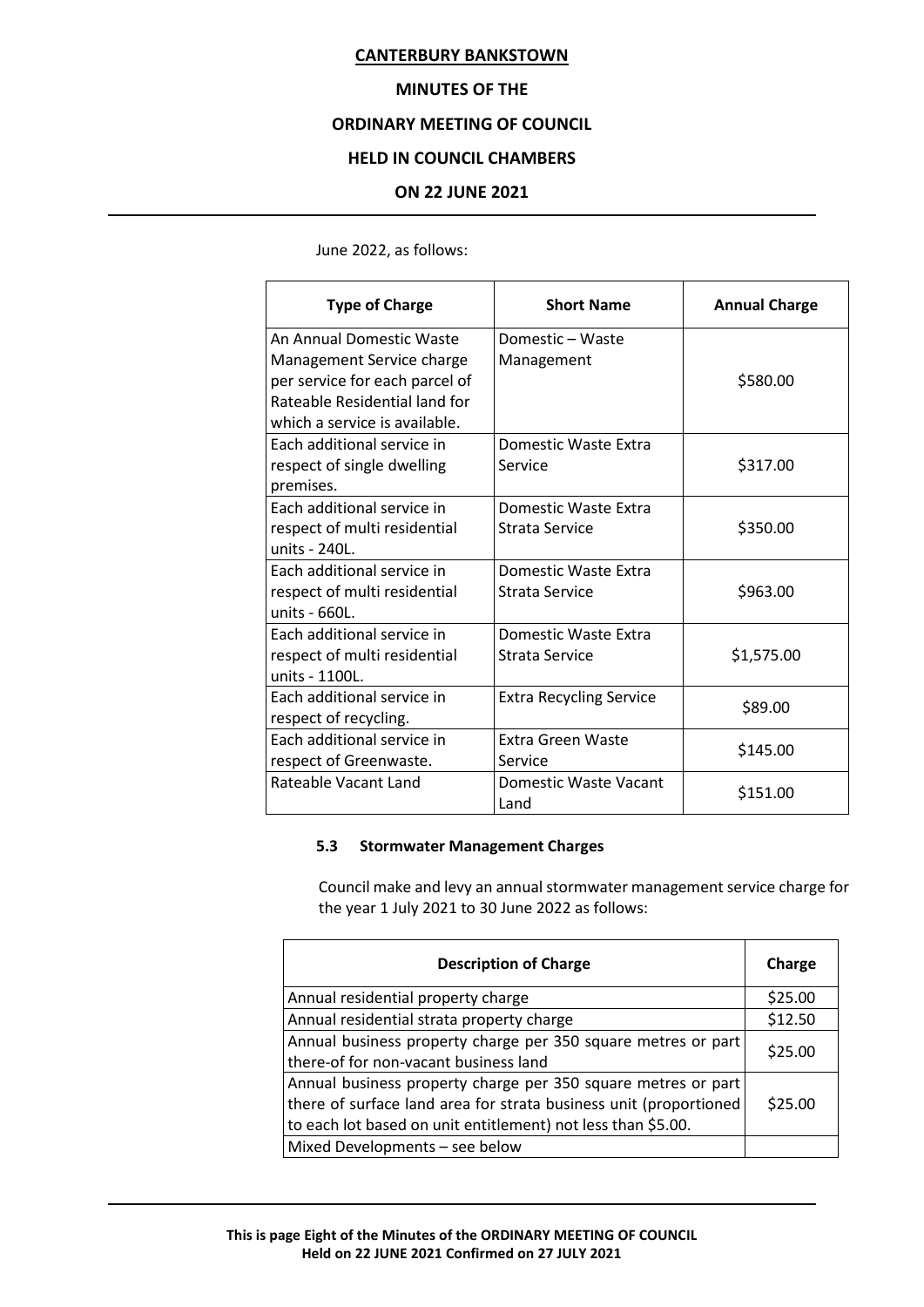## **MINUTES OF THE**

## **ORDINARY MEETING OF COUNCIL**

## **HELD IN COUNCIL CHAMBERS**

## **ON 22 JUNE 2021**

## **5.3.1 Mixed Developments**

- Adopt the dominant Rating category as applied to the parcel of land as determined by the Valuer General and apply to each relevant property; and
- In the event that a mixed development is 50% residential and 50% business, Council will apply a residential stormwater management charge.

## **5.3.2 Bankstown Airport**

• For properties where an ex-gratia payment in lieu of rates is applicable, Council will apply an annual Stormwater Management Charge of \$25.00 per property plus an additional \$25.00 for each 350 square metres or part of 350 square metres by which the area of the parcel of land exceeds 350 square metres.

## **5.3.3 Exemptions**

- Bowling and Golf Clubs where the dominant use is open space;
- Council-owned land;
- Properties zoned: Open space 6(a); Private Recreation 6(b); and Rural.

## **5.4 Interest Rate on Overdue Rates & Charges**

Subject to the provisions of Section 566 of the Local Government Act 1993 the rate of interest charged on overdue rate instalments be set at the maximum rate specified by the Minister for Local Government from time to time. The current rate of interest is 6.0% per annum.

## **5.5 Voluntary Pensioner Rebate**

In addition to the current maximum pensioner rebate of \$250.00 per annum, Council continue to provide a further voluntary rebate, totalling \$40.00 per annum in accordance with Council's 'Rates and Charges, debt recovery and Hardship Assistance Policy.

6 In accordance with sections 534 and 535 of the Local Government Act 1993, Council makes the following Rates and Charges – former Canterbury City Council:

## **6.1 Rating**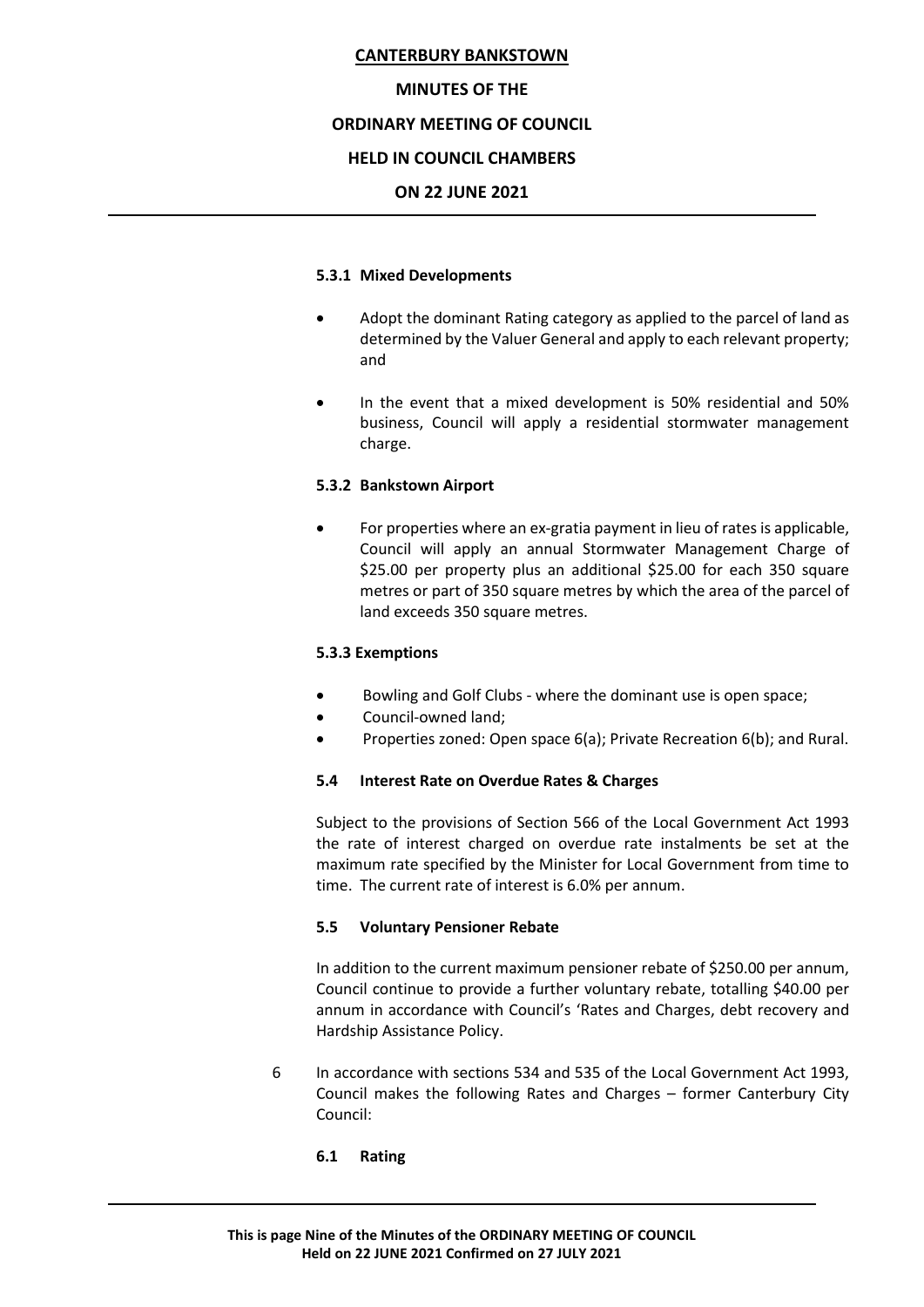#### **MINUTES OF THE**

## **ORDINARY MEETING OF COUNCIL**

## **HELD IN COUNCIL CHAMBERS**

#### **ON 22 JUNE 2021**

Subject to the provisions of Sections 404 and 494 of the Local Government Act 1993, an ordinary rate be made and levied for the rating year 1 July 2021 to 30 June 2022 upon the land value of all rateable land within the former Canterbury City Council categorised as Residential or Business as detailed in the following table:

| Category / Sub-Category              | <b>Ad-Valorem</b><br>Rate | <b>Minimum</b><br>Rate |
|--------------------------------------|---------------------------|------------------------|
| Residential - Ordinary               | 0.00186136                | \$728.18               |
| <b>Business - Commercial Large</b>   | 0.00474255                | \$794.27               |
| <b>Business - Commercial General</b> | 0.00474255                | \$794.27               |
| Business - Industrial Large          | 0.00474255                | \$794.27               |
| <b>Business - Industrial General</b> | 0.00474255                | \$794.27               |
| <b>Business - Ordinary</b>           | 0.00474255                | \$794.27               |

The residential and business ad valorem rates in the table above have been adjusted to account for year 1 (2021-22) of the eight year gradual harmonisation process in order to have one harmonised rating structure for the City by 1 July 2028.

## **6.2 Domestic Waste Management Service Charges**

Subject to the provisions of Sections 496, 501, 502 and 504 of the Local Government Act 1993, annual Domestic and Non-Domestic Waste Management Charges be made and levied on a pro-rata quarterly basis for the year 1 July 2021 to 30 June 2022, as follows:

| <b>Type of Premises</b>                                                                                                                                                                                                      | <b>Short Name</b> | <b>Annual Charge</b> |
|------------------------------------------------------------------------------------------------------------------------------------------------------------------------------------------------------------------------------|-------------------|----------------------|
| Single dwellings, a granny flat, Domestic Waste Service<br>dual occupancies and villas &<br>townhouses (having<br>and<br>controlling use and storage of<br>own bins).                                                        |                   | \$580.00             |
| Strata units and flats (with 1 or Domestic Waste Service<br>more bedrooms, not being flats<br>charitable<br>owned by<br><b>or</b><br>benevolent institutions for the<br>housing of aged, infirm<br>or.<br>disabled persons). |                   | \$580.00             |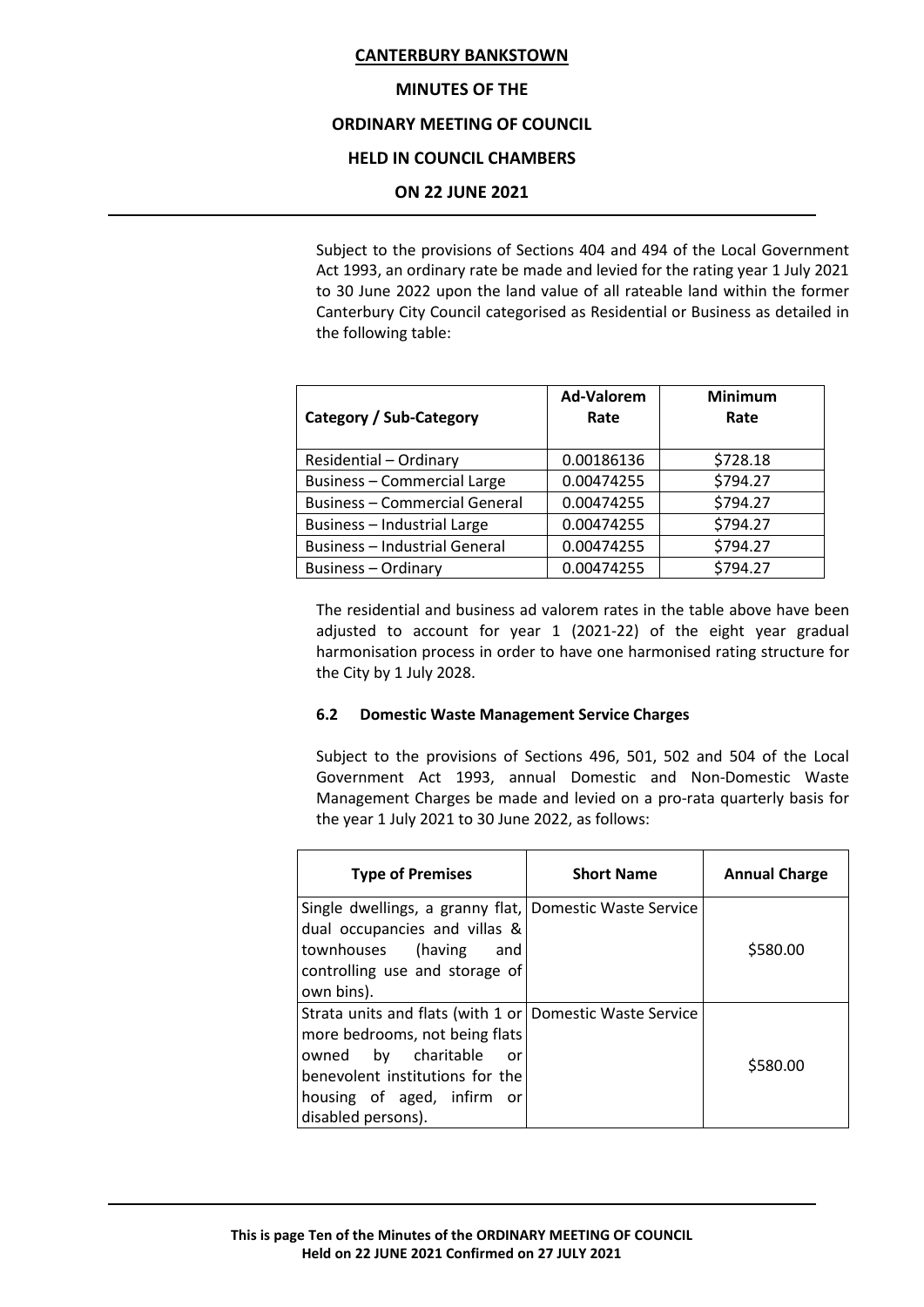## **MINUTES OF THE**

## **ORDINARY MEETING OF COUNCIL**

## **HELD IN COUNCIL CHAMBERS**

## **ON 22 JUNE 2021**

| Flats owned by charitable or Waste Management –<br>benevolent institutions for the Non Rateable<br>housing of aged, infirm<br>or<br>disabled persons. |                                        | \$580.00<br>for each rubbish<br>hin |
|-------------------------------------------------------------------------------------------------------------------------------------------------------|----------------------------------------|-------------------------------------|
| Properties categorised<br>Business (with or without Business<br>residential accommodation)                                                            | as   Waste Management -                | \$580.00                            |
| Each additional service.                                                                                                                              | Domestic Waste Extra<br>Service        | \$317.00                            |
| Each additional service in<br>respect of multi residential<br>units - 240L.                                                                           | Domestic Waste Extra<br>Strata Service | \$350.00                            |
| Each additional service in<br>respect of multi residential<br>units - 660L.                                                                           | Domestic Waste Extra<br>Strata Service | \$963.00                            |
| Each additional service in<br>respect of multi residential<br>units - 1100L.                                                                          | Domestic Waste Extra<br>Strata Service | \$1,575.00                          |
| Each additional service in<br>respect of recycling.                                                                                                   | <b>Extra Recycling Service</b>         | \$89.00                             |
| Each additional service in<br>respect of Greenwaste.                                                                                                  | <b>Extra Green Waste</b><br>Service    | \$145.00                            |
| Vacant Land - refers to land Domestic<br>that is devoid of buildings and<br>excludes land on which building<br>works are in progress                  | Waste<br>Vacant                        | \$151.00                            |

## **6.3 Stormwater Management Charges**

Council make and levy an annual stormwater management service charge for the year 1 July 2020 to 30 June 2021 as follows:

| <b>Description of Charge</b>                                         | Charge  |
|----------------------------------------------------------------------|---------|
| Annual residential property charge                                   | \$25.00 |
| Annual residential strata property charge                            | \$12.50 |
| Annual business property charge per 350 square metres or part        | \$25.00 |
| there-of for non-vacant business land                                |         |
| Annual business property charge per 350 square metres or part        |         |
| there of surface land area for strata business unit (proportioned to | \$25.00 |
| each lot based on unit entitlement) not less than \$5.00.            |         |
| Mixed Developments - see below                                       |         |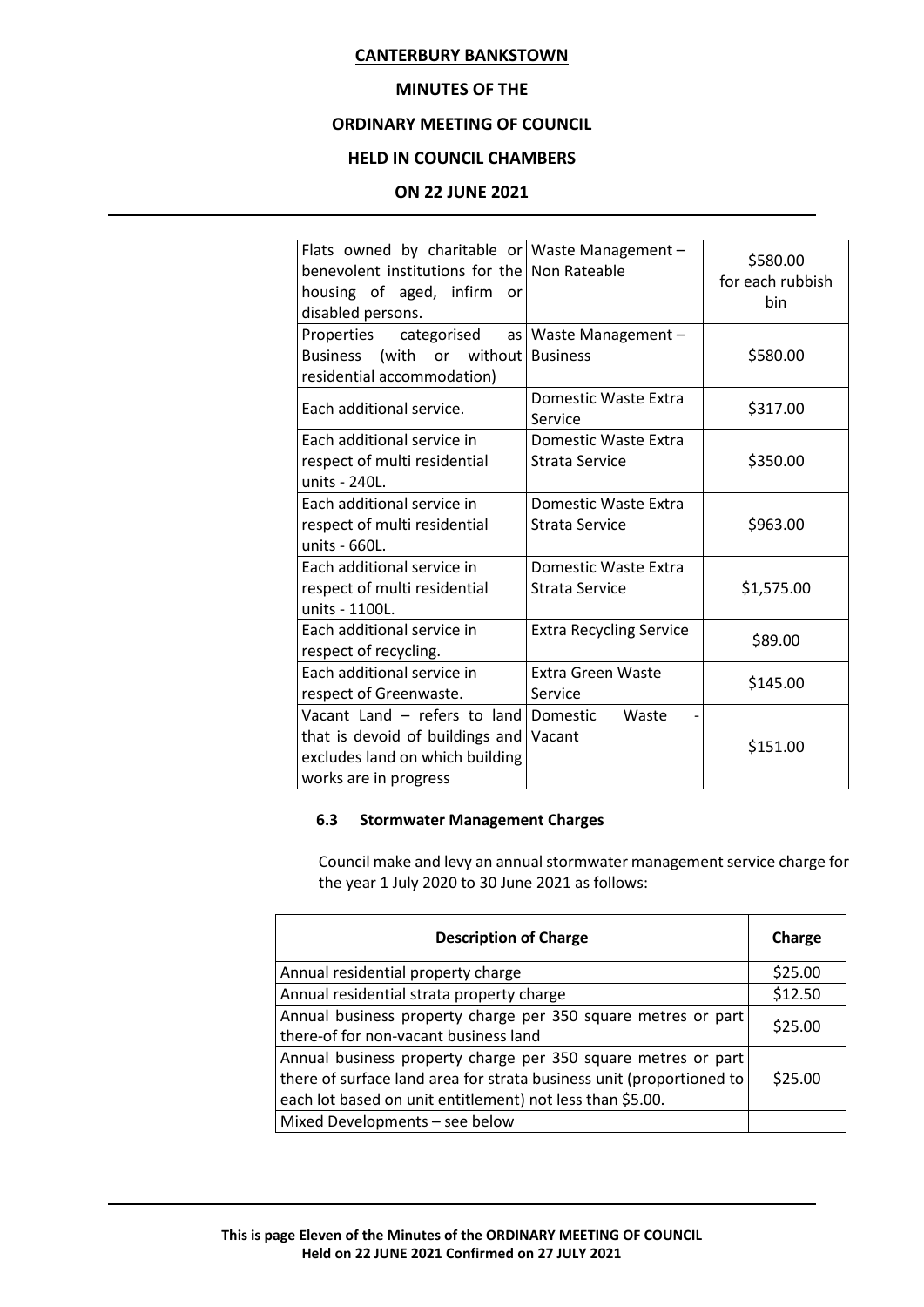## **MINUTES OF THE**

## **ORDINARY MEETING OF COUNCIL**

## **HELD IN COUNCIL CHAMBERS**

## **ON 22 JUNE 2021**

#### **6.3.1 Mixed Developments**

- Adopt the dominant Rating category as applied to the parcel of land as determined by the Valuer General and apply to each relevant property; and
- In the event that a mixed development is 50% residential and 50% business, Council will apply a residential stormwater management charge.

## **6.3.2 Exemptions**

- Bowling and Golf Clubs where the dominant use is open space;
- Council-owned land;
- Properties zoned: Open space 6(a); Private Recreation 6(b); and Rural.

## **6.4 Interest Rate on Overdue Rates & Charges**

Subject to the provisions of Section 566 of the Local Government Act 1993 the rate of interest charged on overdue rate instalments be set at the maximum rate specified by the Minister for Local Government from time to time. The current rate of interest is 6.0% per annum.

## **6.5 Voluntary Pensioner Rebate**

In addition to the current maximum pensioner rebate of \$250.00 per annum, Council continue to provide a further voluntary rebate, totalling \$40.00 per annum, in accordance with Council's 'Rates and Charges, Debt Recovery and Hardship Assistance Policy.

- 7 Council adopt the proposed Financial Management and Asset Management Strategies and actions, as outlined in the report.
- 8 Council adopt the use of Ward Funds, as outlined in the report.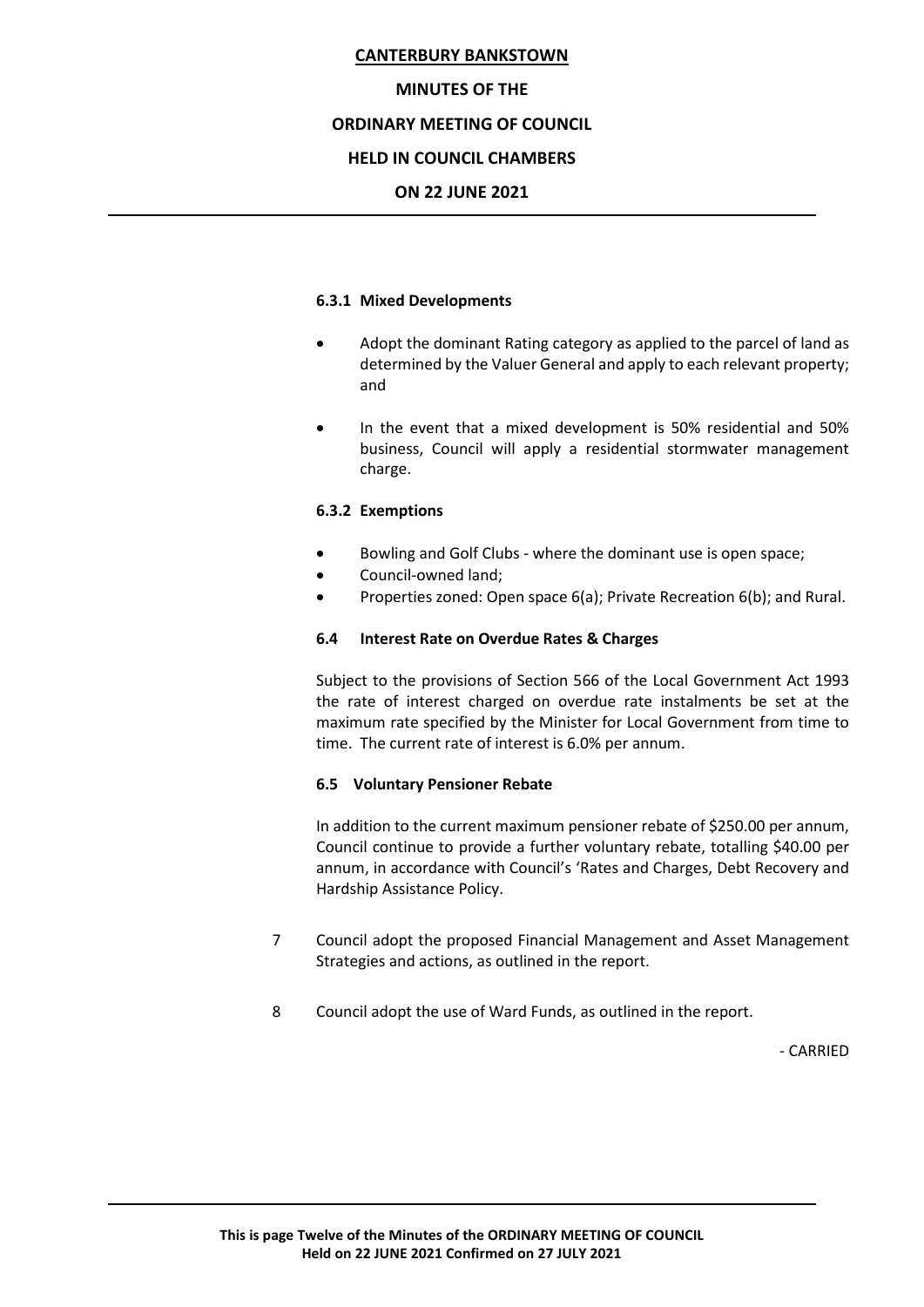#### **MINUTES OF THE**

## **ORDINARY MEETING OF COUNCIL**

#### **HELD IN COUNCIL CHAMBERS**

#### **ON 22 JUNE 2021**

# **ITEM 7.2 STRONGER COMMUNITY FUND - QUARTERLY REPORT**

#### **(1342) CLR. DOWNEY:/CLR. MADIRAZZA**

RESOLVED that Council note the progress of the implementation of projects funded through the Stronger Communities Fund.

- CARRIED

## **ITEM 7.3 DISCLOSURE OF INTEREST RETURNS**

## **(1343) CLR. DOWNEY:/CLR. SALEH**

RESOLVED that the tabling of the Disclosure of Interest Returns be noted.

- CARRIED

CLR KUSKOFF RETURNED TO THE MEETING AT 6.45 PM.

**ITEM 7.4 CASH AND INVESTMENT REPORT AS AT 31 MAY 2021**

## **(1344) CLR. ZAKHIA:/CLR. MADIRAZZA**

RESOLVED that

- 1. The Cash and Investment Report as at 31 May 2021 be received and noted.
- 2. The Certification by the Responsible Accounting Officer incorporated in this report, be adopted.

- CARRIED

## **SECTION 8: SERVICE AND OPERATIONAL MATTERS**

Nil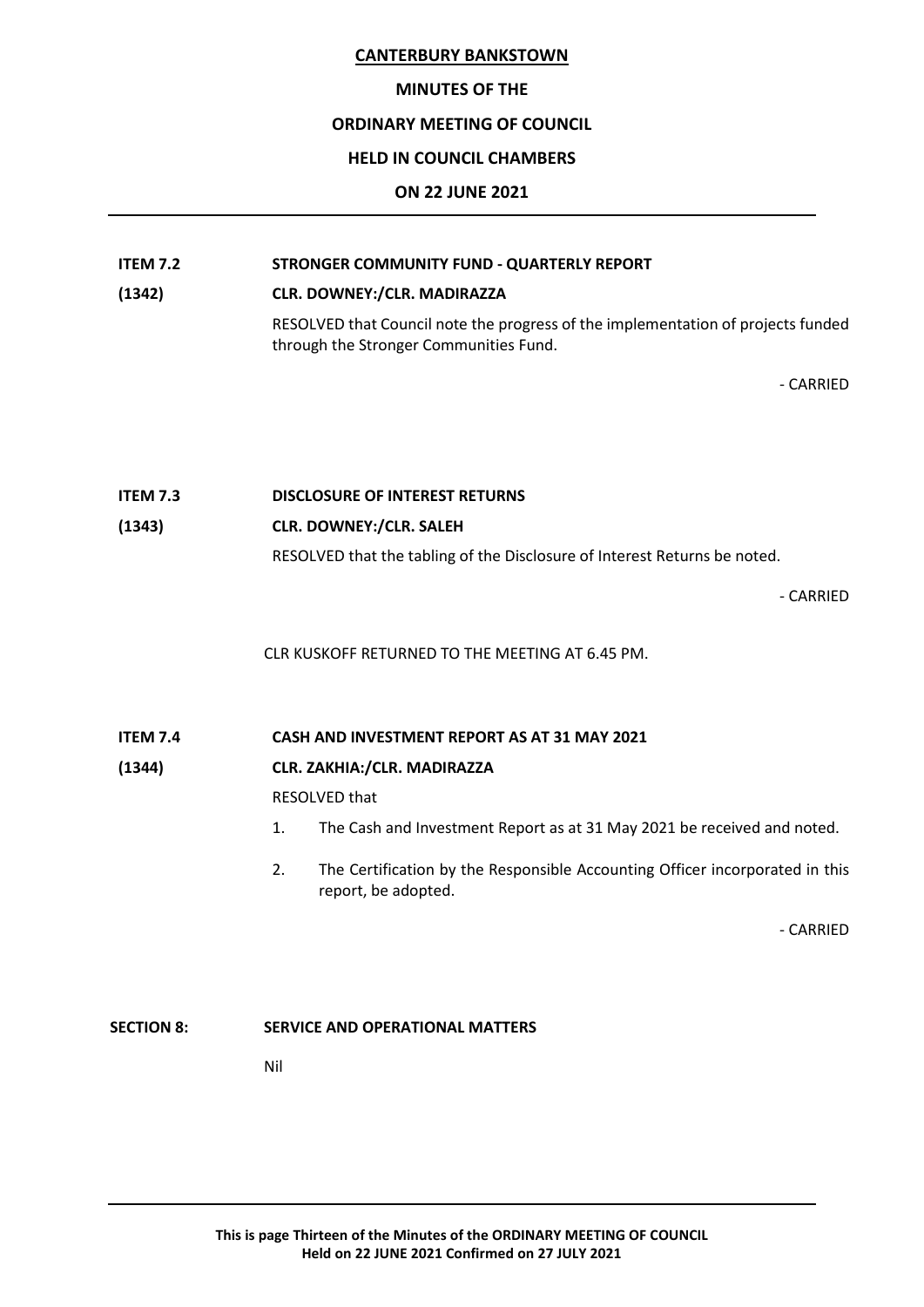#### **MINUTES OF THE**

## **ORDINARY MEETING OF COUNCIL**

## **HELD IN COUNCIL CHAMBERS**

## **ON 22 JUNE 2021**

## **SECTION 9: COMMITTEE REPORTS**

## **ITEM 9.1 MINUTES OF THE TRAFFIC COMMITTEE MEETING HELD ON 8 JUNE 2021**

**(1345) CLR. HARIKA:/CLR. HUDA**

RESOLVED that the recommendations contained in the minutes of the Canterbury Bankstown Council Traffic Committee meeting held on 8 June 2021, be adopted.

- CARRIED

## **SECTION 10: NOTICE OF MOTIONS & QUESTIONS WITH NOTICE**

## **(1346) CLR. EISLER:/CLR. KUSKOFF**

RESOLVED that in accordance with Council's Code of Meeting Practice, Council adopts all the recommendations of the Notice of Motions and Questions with Notice.

- CARRIED

# **ITEM 10.1 NOTICE OF MOTIONS (1347) CLR. EISLER:/CLR. KUSKOFF** RESOLVED that the information be noted.

- CARRIED

## **ITEM 10.2 REVIEW OF PARKING RATES FOR PLACES OF PUBLIC WORSHIP**

## **(1348) CLR. EISLER:/CLR. KUSKOFF**

RESOLVED that Council undertake a review of parking rates applied to new or expanding Places of Public Worship in Canterbury Bankstown.